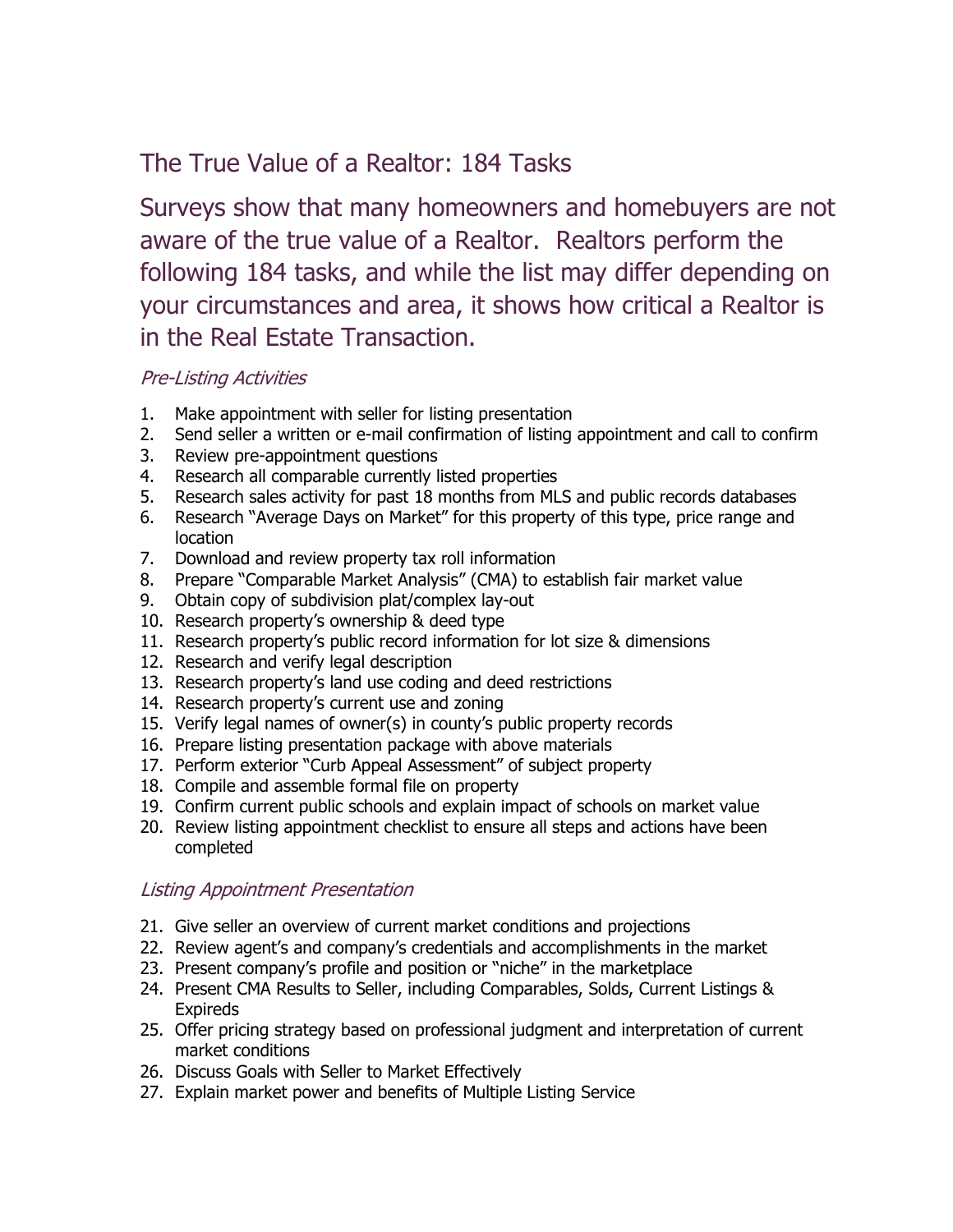- 28. Explain market power of web marketing, IDX and REALTOR.com
- 29. Explain the work the brokerage and agent do "behind the scenes" and agent's availability on weekends
- 30. Explain agent's role in taking calls to screen for qualified buyers and protect seller from curiosity seekers
- 31. Present and discuss strategic master marketing plan
- 32. Explain different agency relationships and determine seller's preference
- 33. Review and explain all clauses in Listing Contract & Addendum and obtain seller's signature

### Once Property is Under Listing Agreement

- 34. Review current title information
- 35. Measure overall and heated square footage
- 36. Measure interior room sizes
- 37. Confirm lot size via owner's copy of certified survey, if available
- 38. Note all unrecorded property lines, agreements, easements
- 39. Obtain house plans, if applicable and available
- 40. Review house plans and make copy
- 41. Order plat map for retention in property's listing file
- 42. Prepare showing instructions for buyers' agents and agree on showing time window with seller
- 43. Obtain current mortgage loan(s) information: companies and loan account numbers
- 44. Verify current loan information with lender(s)
- 45. Check loan(s) and any special requirements
- 46. Discuss possible buyer financing alternatives and options with seller
- 47. Review current appraisal if available
- 48. Identify Home Owner Association manager if applicable
- 49. Verify Home Owner Association Fees with manager mandatory or optional and current annual fee
- 50. Order copy of Home Owner Association bylaws, if applicable
- 51. Research electricity availability and supplier's name and phone number
- 52. Calculate average utility usage from last 12 months of bills
- 53. Research and verify city sewer/septic tank system
- 54. Water System: Calculate average water fees or rates from last 12 months of bills
- 55. Well Water: Confirm well status, depth, and output from Well Report
- 56. Natural Gas: Research/verify availability and supplier's name and phone number
- 57. Verify security system, current term of service and whether owned or leased
- 58. Verify if seller has transferrable Termite Bond
- 59. Ascertain need for lead-based paint disclosure
- 60. Prepare detailed list of property amenities and assess market impact

### Listing Appointment Presentation

- 61. Prepare detailed list of property's "Inclusions & Conveyances with Sale"
- 62. Compile list of completed repairs and maintenance items
- 63. Send "Vacancy Checklist" to seller if property is vacant
- 64. Explain benefits of Home Owner Warranty to seller
- 65. Assist sellers with completion and submission of Home Owner Warranty Application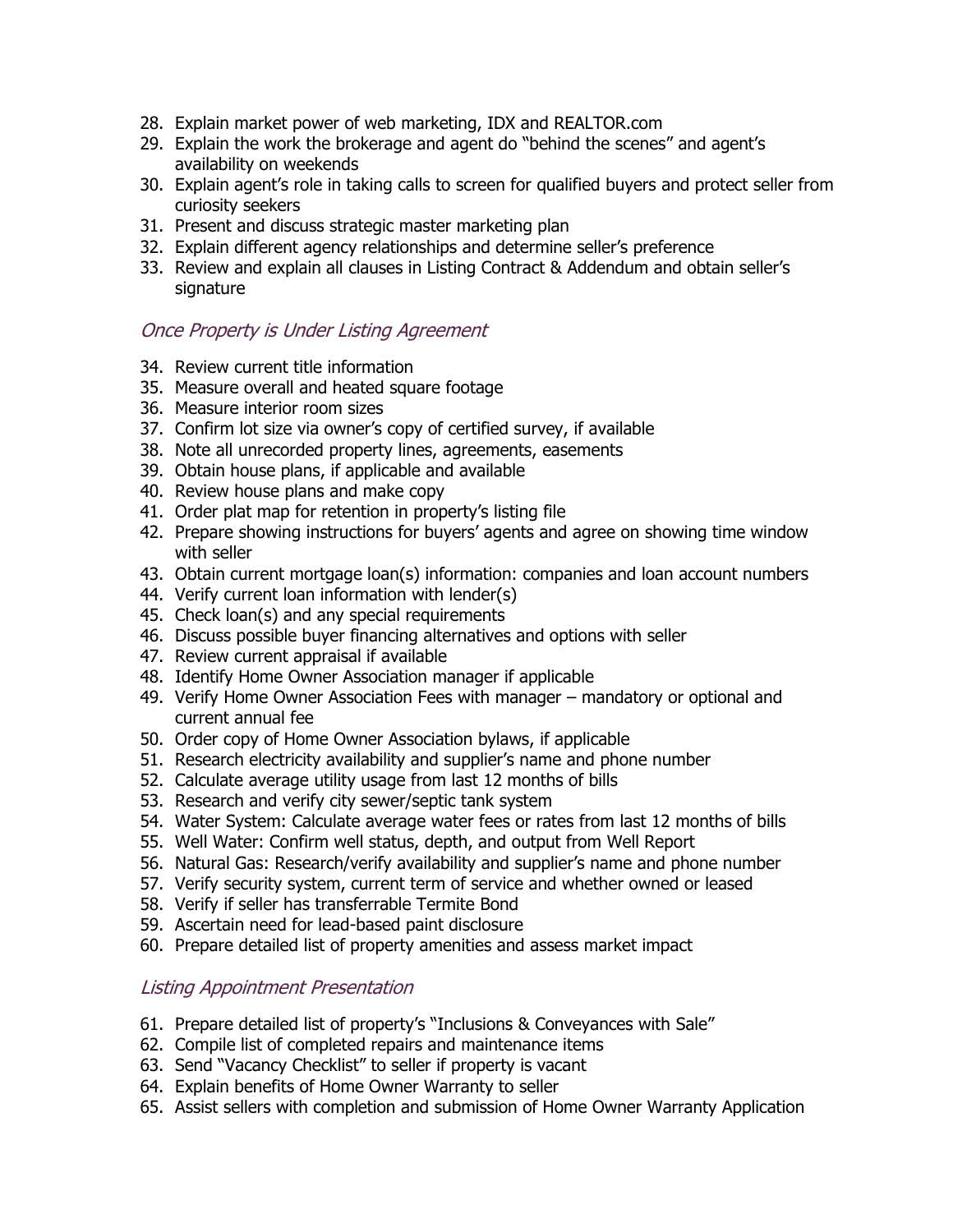- 66. When received, place Home Owner Warranty in property file for conveyance at time of sale
- 67. Have extra key made for lockbox
- 68. Verify if property has rental units involved. And if so:
- 69. Make copies of all leases for retention in listing file
- 70. Verify all rents & deposits
- 71. Inform tenants of listings and discuss how showings will be handled
- 72. Arrange for installation of yard sign
- 73. Assist seller with completion of Seller's Disclosure form
- 74. "New Listing Checklist" Completed
- 75. Review results of Curb Appeal Assessment with seller and provide suggestions to improve ability to sell
- 76. Review results of Interior Décor Assessment and suggest changes to shorten time on market
- 77. Load listing into transaction management software program

## Entering Property in Multiple Listing Service Database

- 78. Prepare MLS Profile Sheet Agent is responsible for "quality control" and accuracy of listing data
- 79. Enter property data from Profile Sheet into MLS Listing Database
- 80. Proofread MLS database listing for accuracy including proper placement in mapping function
- 81. Add property to company's Active Listings list
- 82. Provide seller with signed copies of Listing Agreement and MLS Profile Sheet Data Form within 48 hours
- 83. Take additional photos for upload into MLS and use in flyers. Discuss efficacy of panoramic photography

### Marketing the Listing

- 84. Create print and Internet ads with seller's input
- 85. Coordinate showings with owners, tenants, and other Realtors Return all calls (weekends included)
- 86. Install electronic lock box if authorized by owner. Program with agreed-upon showing time windows
- 87. Prepare mailing to contact list
- 88. Generate mail-merge letters to contact list
- 89. Order "Just Listed" labels & reports
- 90. Prepare flyers & feedback faxes
- 91. Review comparable MLS listings regularly to ensure property remains competitive in price, terms, conditions, and availability
- 92. Prepare property marketing brochure for seller's review
- 93. Arrange for printing or copying of supply of marketing brochures or fliers
- 94. Place marketing brochures in all company agent mail boxes
- 95. Upload listing to company and agent Internet site, if applicable
- 96. Mail Out "Just Listed" notice to all neighborhood residents
- 97. Advise Network Referral Program of listing
- 98. Provide marketing data to buyers coming through international relocation networks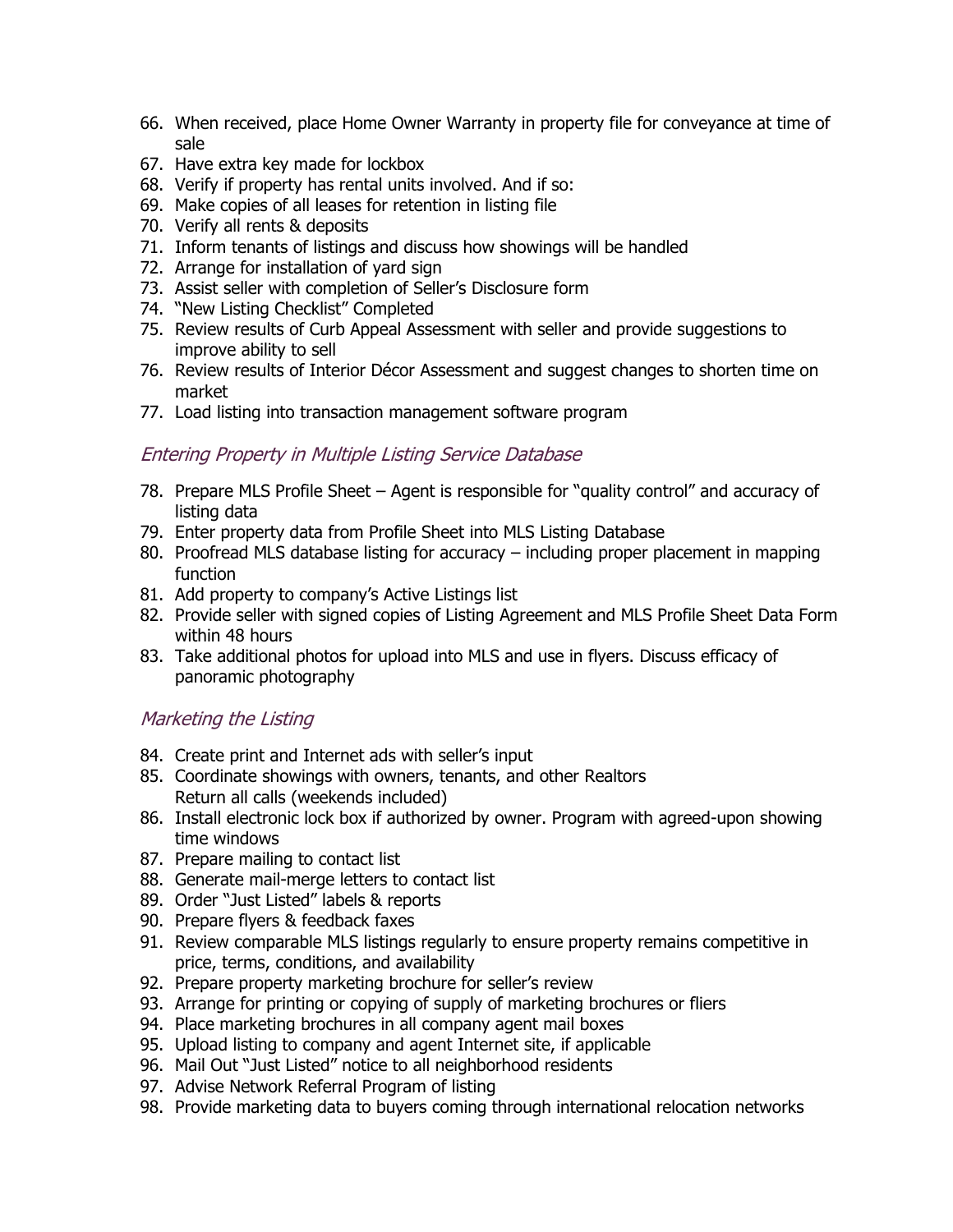- 99. Provide marketing data to buyers coming from referral network
- 100.Provide "Special Feature" cards for marketing, if applicable
- 101.Review weekly Market Study
- 102.Discuss feedback from showing agents with seller to determine if changes will accelerate the sale
- 103.Place regular weekly update calls to seller to discuss marketing & pricing
- 104.Promptly enter price changes in MLS listing database

#### The Offer and Contract

- 105.Receive and review all Offer to Purchase contracts submitted by buyers or buyer's agents
- 106.Evaluate offer(s) and prepare a "net sheet" on each for the owner for comparison purposes
- 107.Counsel seller on offers. Explain merits and weakness of each component of each offer
- 108.Contact buyers' agents to review buyer's qualifications and discuss offer
- 109.Fax/deliver Seller's Disclosure to buyer's agent or buyer upon request and prior to offer if possible
- 110.Confirm buyer is pre-qualified by calling Loan Officer
- 111.Obtain pre-qualification letter on buyer from Loan Officer
- 112.Negotiate all offers on seller's behalf, setting time limit for loan approval and closing date
- 113.Contact buyers' agents to review buyer's qualifications and discuss offer
- 114.Fax/deliver Seller's Disclosure to buyer's agent or buyer upon request and prior to offer if possible
- 115.Confirm buyer is pre-qualified by calling Loan Officer
- 116.Obtain pre-qualification letter on buyer from Loan Officer
- 117.Negotiate all offers on seller's behalf, setting time limit for loan approval and closing date
- 118.Prepare and convey any counteroffers, acceptance, or amendments to buyer's agent
- 119.Fax copies of contract and all addendums to closing attorney or title company
- 120.When Offer to Purchase Contract is accepted and signed by seller, deliver to buyer's agent
- 121.Record and promptly deposit buyer's earnest money in escrow account
- 122.Disseminate "Under-Contract Showing Restrictions" as seller requests
- 123.Deliver copies of fully signed Offer to Purchase contract to seller
- 124.Fax/deliver copies of Offer to Purchase contract to lender
- 125.Fax copies of Offer to Purchase contract to lender
- 126.Provide copies of signed Offer to Purchase contract for office file
- 127.Advise seller in handling additional offers to purchase submitted between contract and closing
- 128.Change status in MLS to "Sale Pending"
- 129.Update transaction management program to show "Sale Pending"
- 130.Review buyer's credit report results Advise seller of worst and best-case scenarios
- 131.Provide credit report information to seller if property will be seller-financed
- 132.Assist buyer with obtaining financing, if applicable and follow-up as necessary
- 133.Coordinate with lender on Discount Points being locked in with dates
- 134.Deliver unrecorded property information to buyer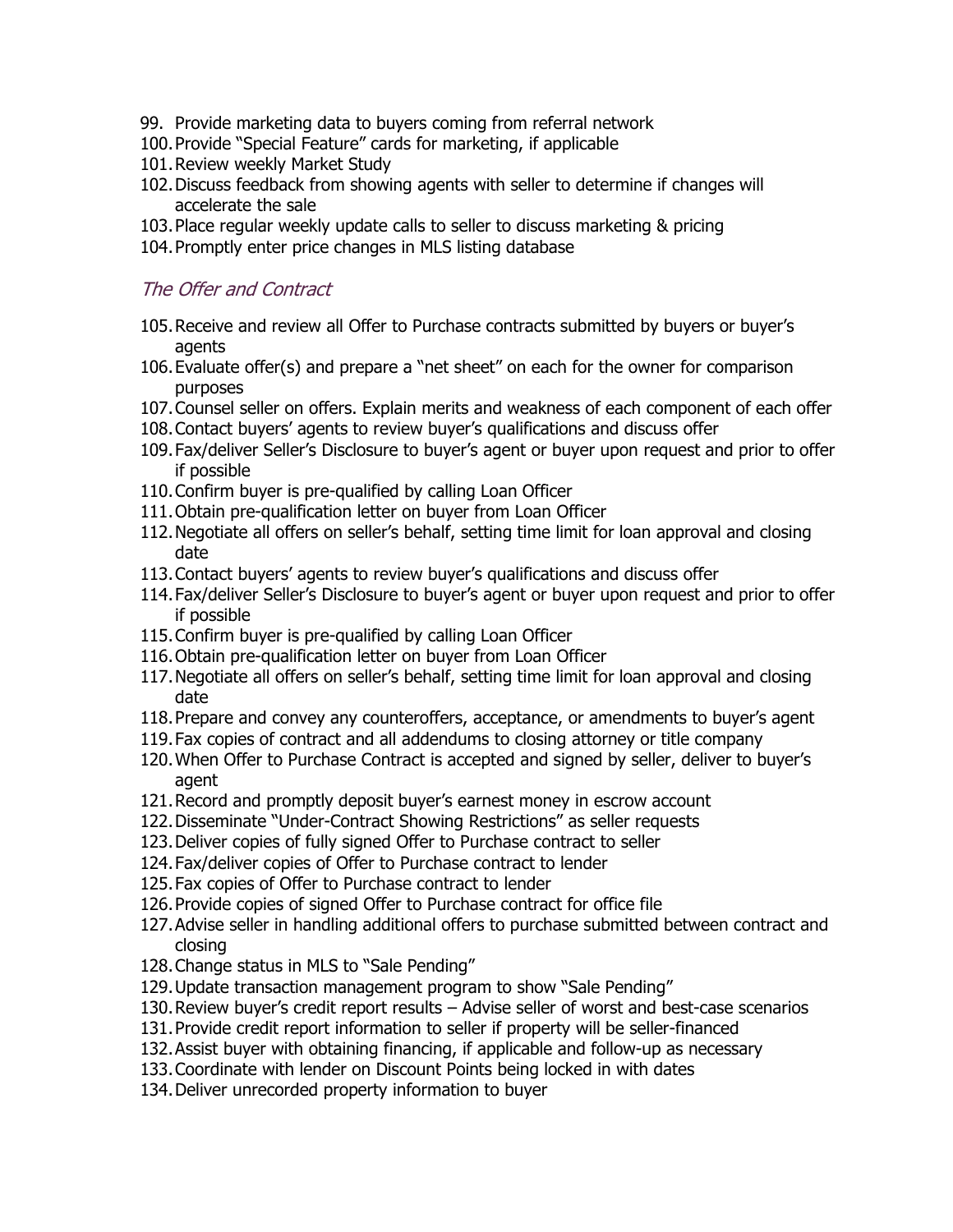## The Offer and Contract Continued

- 135.Order septic system inspection, if applicable
- 136.Receive and review septic system report and assess any possible impact on sale
- 137.Deliver copy of septic system inspection report lender & buyer
- 138.Deliver Well Flow Test Report copies to lender & buyer and property listing file
- 139.Verify termite inspection ordered
- 140.Verify mold inspection ordered, if required

## Tracking the Loan Process

- 141.Confirm Verifications of Deposit & Buyer's Employment Have Been Returned
- 142.Follow Loan Processing Through to the Underwriter
- 143.Add lender and other vendors to transaction management program so agents, buyer and seller can track progress of sale.
- 144.Contact lender weekly to ensure processing is on track
- 145.Relay final approval of buyer's loan application to seller

#### Home Inspection

- 146.Coordinate buyer's professional home inspection with seller
- 147.Review home inspector's report
- 148.Enter completion into transaction management tracking software program
- 149.Explain seller's responsibilities with respect to loan limits and interpret any clauses in the contract
- 150.Ensure seller's compliance with Home Inspection Clause requirements
- 151.Recommend or assist seller with identifying and negotiation with trustworthy contractors to perform any required repairs
- 152.Negotiate payment and oversee completion of all required repairs on seller's behalf, if needed

### The Appraisal

- 153.Schedule Appraisal
- 154.Provide comparable sales used in market pricing to Appraiser
- 155.Follow-Up on Appraisal
- 156.Enter completion into transaction management program
- 157.Assist seller in questioning appraisal report if it seems too low

### Closing Preparations and Duties

- 158.Contract is Signed by All Parties
- 159.Coordinate closing process with buyer's agent and lender
- 160.Update closing forms & files
- 161.Ensure all parties have all forms and information needed to close the sale
- 162.Select location where closing will be held
- 163.Confirm closing date and time and notify all parties